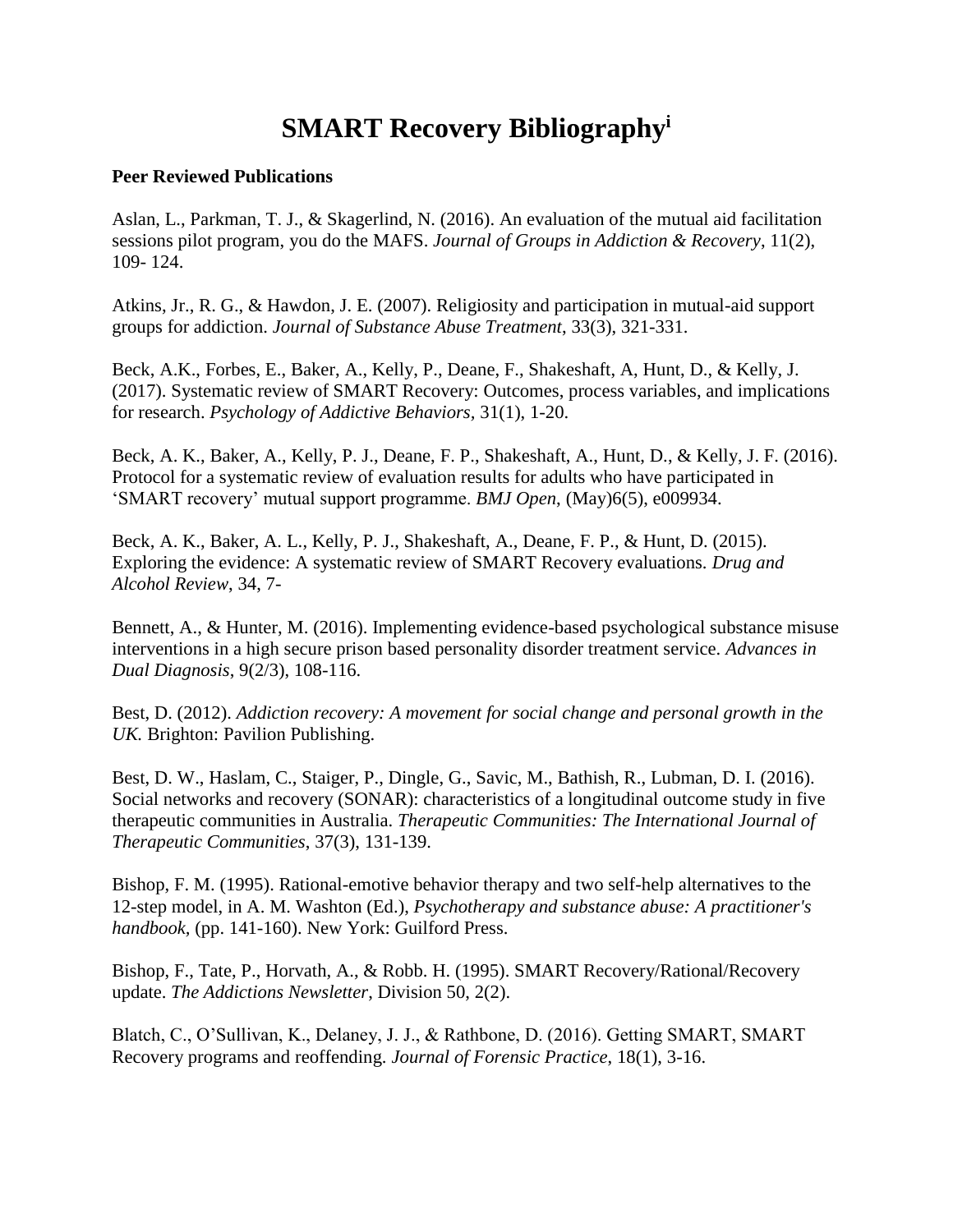Blatch, C., O'Sullivan, K., Rathbone, D., & Delaney, J. (2014). The impact of the custody-based Getting Smart and SMART Recovery programs on re-offending. *Drug and Alcohol Review*, 33, 8.

Brooks, A. J., & Penn, P. E. (2009). Comparing treatments for dual diagnosis: Twelve-Step and Self- Management and Recovery Training. T*he American Journal of Drug and Alcohol Abuse*, 29(2), 359-383.

Campbell, W., Hester, R. K., Lenberg, K. L., & Delaney, H. D. (2016). Overcoming Addictions, a web- based application, and SMART Recovery, an online and in-person mutual help group for problem drinkers, Part 2: Six-Month outcomes of a randomized controlled trial and qualitative feedback from participants. *Journal of Medical Internet Research*, 18(10), 2-22.

Campbell, W., & Delaney, H. (2013). Overcoming addictions, a web-based application, and SMART Recovery, an online and in-person mutual help group for problem drinkers, part 1: three-month outcomes of a randomized controlled trial. *Journal of Medical Internet Research*, 15(7), e134. Available at:<http://dx.doi.org/10.2196%2Fjmir.2565>

Chou, C.-C., Robb, J. L., Clay, M. C., & Chronister, J. A. (2013). Social support as a mediator between internalized stigma and coping behaviors of individuals with substance abuse issues. *Rehabilitation Research, Policy, and Education*, 27(2), 104-107(4).

Dale, Elizabeth, Kelly, P.J., Lee, K.S. Kylie, Conigrave, James H., Ivers, Rowena and Clapham, K. (2019). Systematic review of addiction recovery mutual support groups and Indigenous people of Australia, New Zealand, Canada, the United States of America and Hawaii. *Addictive Behaviors,* 98.

Delaney, J. J., & Rathbone, D. (2016). Getting SMART, SMART Recovery programs and reoffending. *Journal of Forensic Practice*, 18(1), 3-16.

Enos, G. (2011). Senate appropriations committee rejects SAMHSA's 'new vision'. *Alcoholism & Drug Abuse Weekly*, 2.

Frings, D., Collins, M., Long, G., Pinto, I. R., & Albery, I. P. (2016). A test of the Social Identity Model of Cessation Maintenance: The content and role of social control. *Addictive Behaviors Reports*, 3, 77-85.

Galanter, M., Egelko, S. and Edwards, H. (1993). Rational recovery: Alternative to AA for addiction? *American Journal of Drug and Alcohol Abuse*, 19 (4), 499–510.

Galvani, Sarah. (2017). Responding to child-to-parent violence: the experiences of family support group providers. *Journal of Substance Use,* 22 (1), 71-76.

Gerstein, J. (1998). Rational Recovery, SMART Recovery, and non-twelve-step recovery programs. In A. W. Graham & T. K. Schultz (Eds.), *Principles of Addiction Medicine*, (2nd ed., pp. 719-723). Chevy Chase, MD: American Society of Addiction Medicine.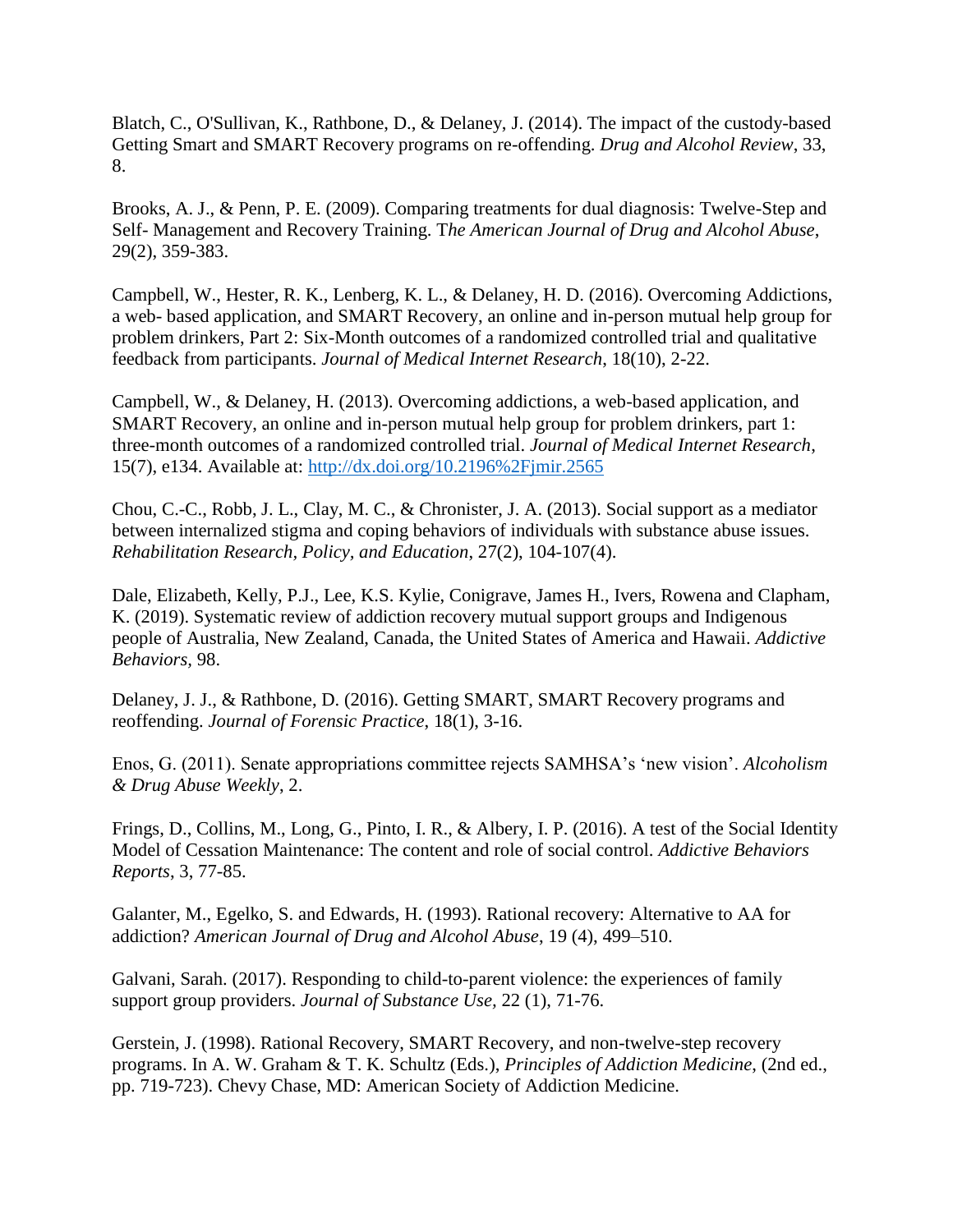Goemans, D.J. (2015). Self-Management and Recovery Training: A SMART humanistic approach to addiction recovery, *The Humanist*, 75(3), 12-17.

Grey, Kelly, Beck, Baker, Deane, Neale, Treloar, Hides, Manning, Shakeshaft, Kelly, Argent, McGlaughlin, A qualitative exploration of SMART Recovery Meetings in Australia and the role of a Digital Platform to Support Routine Outcome Monitoring, *Addictive Behaviours*, 101(2020).

Hester, R., Campbell, W., Lenberg, K., & Delaney, H. (2013). Claiming positive results from negative trials: A cause for concern in randomized controlled trial research - Author's reply. *Journal of Medical Internet Research*, 15(8), e180.

Hester, R., Lenberg, K., Campbell, W., & Delaney, H. (2013). Overcoming Addictions, a webbased application, and SMART Recovery, an online and in-person mutual help group for problem drinkers, part 1: three-month outcomes of a randomized controlled trial. *Journal of Medical Internet Research*, 15(7), 45-59. Available at:<http://dx.doi.org/10.2196%2Fjmir.2565>

Hester, R., Lenberg, K., Campbell, W., & Delaney, H. (2013). Overcoming Addictions and SMART Recovery: Outcomes of a randomized clinical trial. *Alcoholism--Clinical and Experimental Research*, 15(7), e134.

Hiance, D., Doogan, N., Warren, K., Hamilton, I. M., & Lewis, M. (2012). An agent-based model of lifetime attendance and self-help program growth. *Journal of Social Work Practice in the Addictions*, 12(2), 121-142.

Horvath, A.T. & Sokoloff, J. (2011). Individuals seeking non-12-step recovery. In G.W. Lawson & A.W. Lawson (Eds.) *Alcoholism & substance abuse in diverse populations*. (2nd ed., pp. 75- 90). Austin, TX: PRO-ED.

Horvath, A. T., & Yeterian, J. (2012). SMART Recovery: Self-empowering, science-based addiction recovery support. *Journal of Groups in Addiction & Recovery*, 7(2-4), 102-117.

Humphreys, K., & Lembke, A. (2014). Recovery-oriented policy and care systems in the UK and USA. Drug and Alcohol Review, 33(1), 13-18.

Humphreys, K., Wing, S., McCarty, D., Chappel, J., Gallant, L., Haberle, B., . . . Weiss, R. (2004). Self- help organizations for alcohol and drug problems: Toward evidence-based practice and policy. Journal of Substance Abuse Treatment, 26(3), 151-158.

Humphreys, K. (2003). Circles of recovery: Self-help organizations for addictions. Cambridge: Cambridge University Press.

Humphreys, J., Mankowski, E. S., Moos, R. H., & Finney, J. W. (1999). Do enhanced friendship networks and active coping mediate the effect of self-help groups on substance abuse? Annals of Behavioral Medicine, 21(1), 54-60.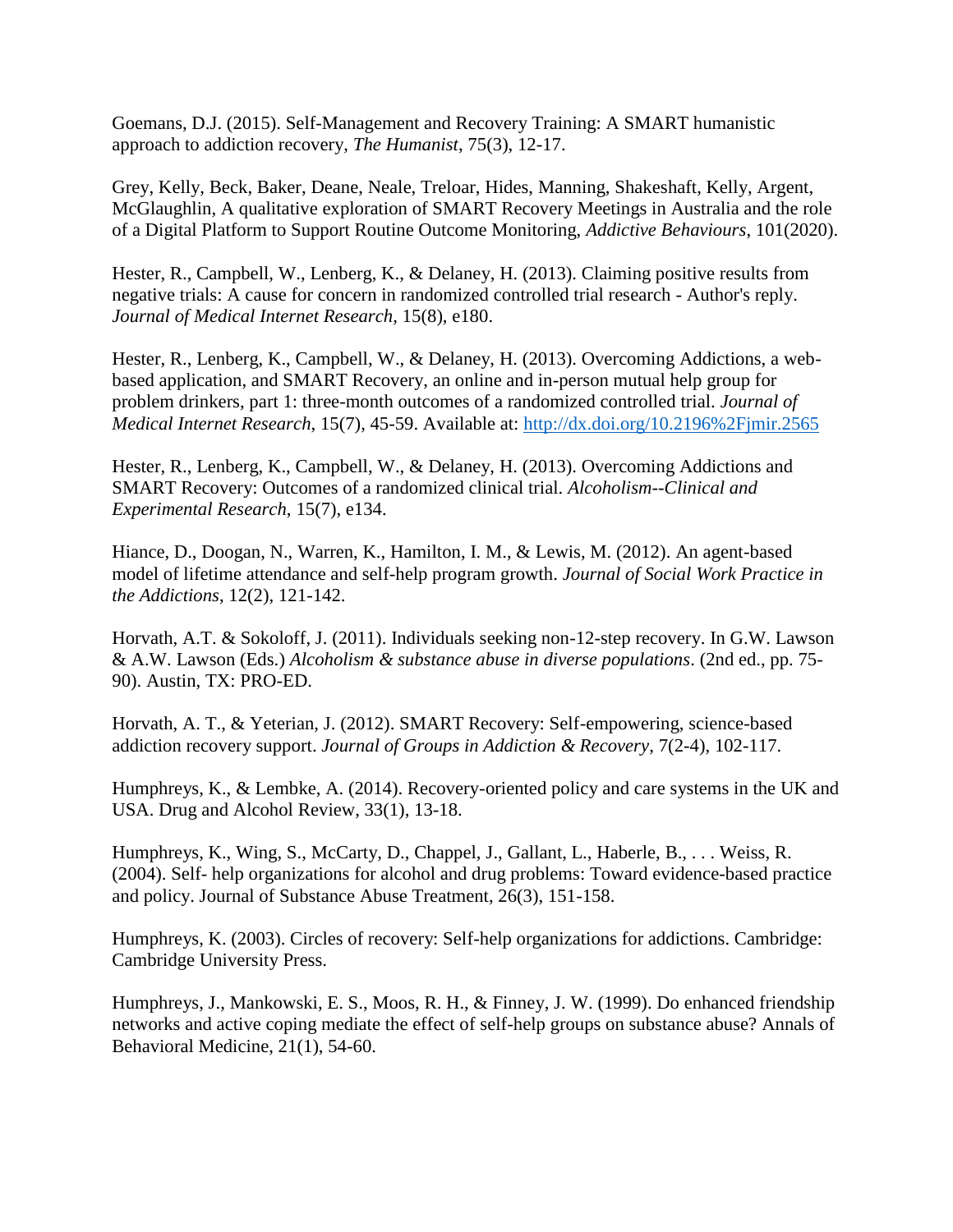Hunt, D., Freeman, J., Kelly, P. J., Deane, F. P., Baker, A. L., & Shakeshaft, A. (2015). Putting the 'mutual' in mutual-aid: How stakeholder feedback informed SMART Recovery Australia's new developments in 2015. *Drug and Alcohol Review*, 34, 8-8.

Hunt, D. (2014). SMART Recovery Australia: New innovations for a new era of community 'mutual-aid' in the addictions. *Drug and Alcohol Review*, 33, 32-33.

Horvath, A. T. Yeterian, J., (2012). Self-empowering, science-based addiction recovery support, *Journal of Groups in Addiction & Recovery,* 1 April, vol. 7, 24.

Horvath, A. T. (2011). 'Alternative support groups' in *Substance abuse: A comprehensive text* (5th ed., Edited by: Ruiz, P. and Strain, E. C. 533–542. Philadelphia, PA: Wolters Kluwer.

Horvath, A. T. and Sokoloff, J. (2011). 'Individuals seeking non-12-step recovery' in *Alcoholism and substance abuse in diverse populations* (2nd ed., Edited by: Lawson, G. W. and Lawson, A. W. 75–90. Austin, TX: Pro-ed.

Horvath, T. (2000). SMART Recovery®: addiction recovery support from a cognitive-behavioral perspective. *Journal of Rational-Emotive and Cognitive-Behavior Therapy*, 18(3), 181-191.

Hovath, T., (1999). SMART Recovery, *International Journal of Self Help and Self Care,* 1/1, vol. 1.

Hynoski, T., Kelly, P. J., Deane, F. P., & Baker, A. L. (2014). Intentions and use of therapeutic homework plans amongst SMART Recovery group facilitators. *Drug and Alcohol Review*, 33, 8- 9.

Kelly, J.F., Bergman, B., Hoeppner, B.B., Vilsaint, C., White, W.L., (2017). Prevalence and pathways of recovery from drug and alcohol problems in the Unites States population: Implications for practice, research, and policy. *Drug and Alcohol Dependence*, 181, 162-169.

Kelly, J. F., & White, W. L. (2012). Broadening the base of addiction mutual-help organizations. *Journal of Groups in Addictions & Recovery*, 7(2-4), 82-101.

Kelly, J. F., Stout, R., Zywiak, W., & Schneider, R. (2006). A 3-year study of addiction mutualaid group participation following intensive outpatient treatment. *Alcoholism-Clinical and Experimental Research*, 30(8), 1381-1392.

Kelly P. J., Raftery, D., Deane, F. P., Baker, A. L., Hunt, D., & Shakeshaft, A. (2016). From both sides: Participant and facilitator perceptions of SMART Recovery groups. *Drug and Alcohol Review*, doi:<http://dx.doi.org/10.1111/dar.12416>

Kelly, P. J., Baker, A., & Deane, F. P. (2015, May). Understanding the active ingredients of SMART Recovery: Perceptions of group members and group facilitators. Alcohol, Other Drugs, Behavioural Addictions: Prevention, Treatment and Recovery: Presented at ADDICTION 2015. The Australian & New Zealand Addiction Conference, Gold Coast, Australia.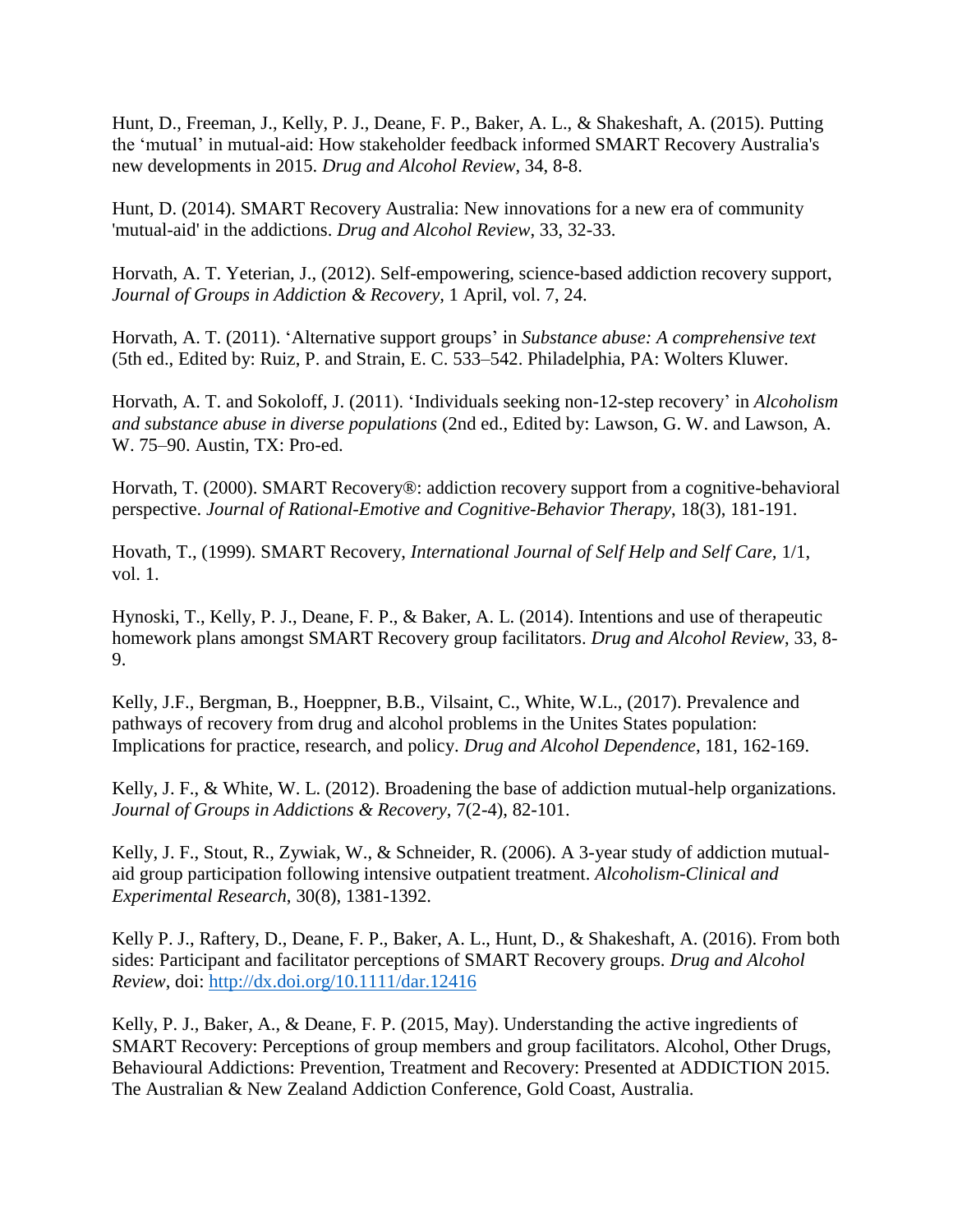Kelly, P. J., Baker, A. L., Deane, F. P., Shakeshaft, A., Hunt, D., & Raftery, D. (2015, November). SMART Recovery facilitators: Attitudes and use of SMART Recovery tools. Presented at the SMART Recovery Australia Treatment Symposium. *Drug and Alcohol Review*, 34, pp. 7-7.

Kelly, P. J., Baker, A. L., Deane, F. P., Shakeshaft, A., Hunt, D., Raftery, D., . . . Freeman, J. (2015, November). SMART Recovery Australia Treatment Symposium: The evidence base worldwide, and how research into facilitators' and other stakeholders experience of the groups informed program development. *Drug and Alcohol Review*, 34, 7-7.

Kelly, P. J., Deane, F. P., & Baker, A. L. (2015). Group cohesion and between session homework activities predict self-reported cognitive-behavioral skill use amongst participants of SMART Recovery groups. *Journal of Substance Abuse Treatment*, (April) 51, 53-58.

Kelly, P. J., Blatch, C., Deane, F. P., & Baker, A. L. (2014). SMART Recovery: New research directions. *Drug and Alcohol Review*, 33, (Supp. S1), 7-8.

Kelly, P. J., Deane, F. P., & Baker, A. L. (2014). Predicting the use of cognitive and behavioral skills by participants attending SMART Recovery groups. *Drug and Alcohol Review*, 33, (Suppl S1), 8.

Knaus, W. J. (2000). SMART Recovery: A sensible primer. City Unknown: William Knaus. Konopa, J. B., Chiauzzi, E., Portnoy, D., & Litwicki, T. M. (2002). Recovery from the inside out: A cognitive approach to rehabilitation. *Corrections Today Magazine*, 64(5). 56-112.

Lemanski, M. (2000). Addiction alternatives for recovery. Humanist, 60(1), 14-17. Lemanski, M., National Institute on Drug Abuse, & Addiction Research Center (US). (2001). *History of addiction and recovery in the United States*. Tucson, AZ.

Li, E. C., Feiffer, C., & Strohm, M. (2000). A pilot study: Locus of control and spiritual beliefs in Alcoholics Anonymous and SMART Recovery members. *Addictive Behaviors*, 25(4), 633- 640.

Li, E., Strohm, M., & Feifer, C. (1998). A cross-sectional comparison of locus of control in Alcoholics Anonymous & SMART Recovery treatment groups. *Journal of Addictive Diseases*, 17(2), 153- 163.

Liese, B. S., & Monley, C. (2020). Providing addiction services during a pandemic: Lessons learned from COVID-19. *Journal of Substance Abuse Treatment*, 120, 108156. DOI: 10.1016/j.jsat.2020.108156

Litwicki, T., & White, W. L. (2014). A conceptual review of the integration of professional practices within mutual-aid organizations. *Journal of Groups in Addiction & Recovery*, 9(3), 237-256.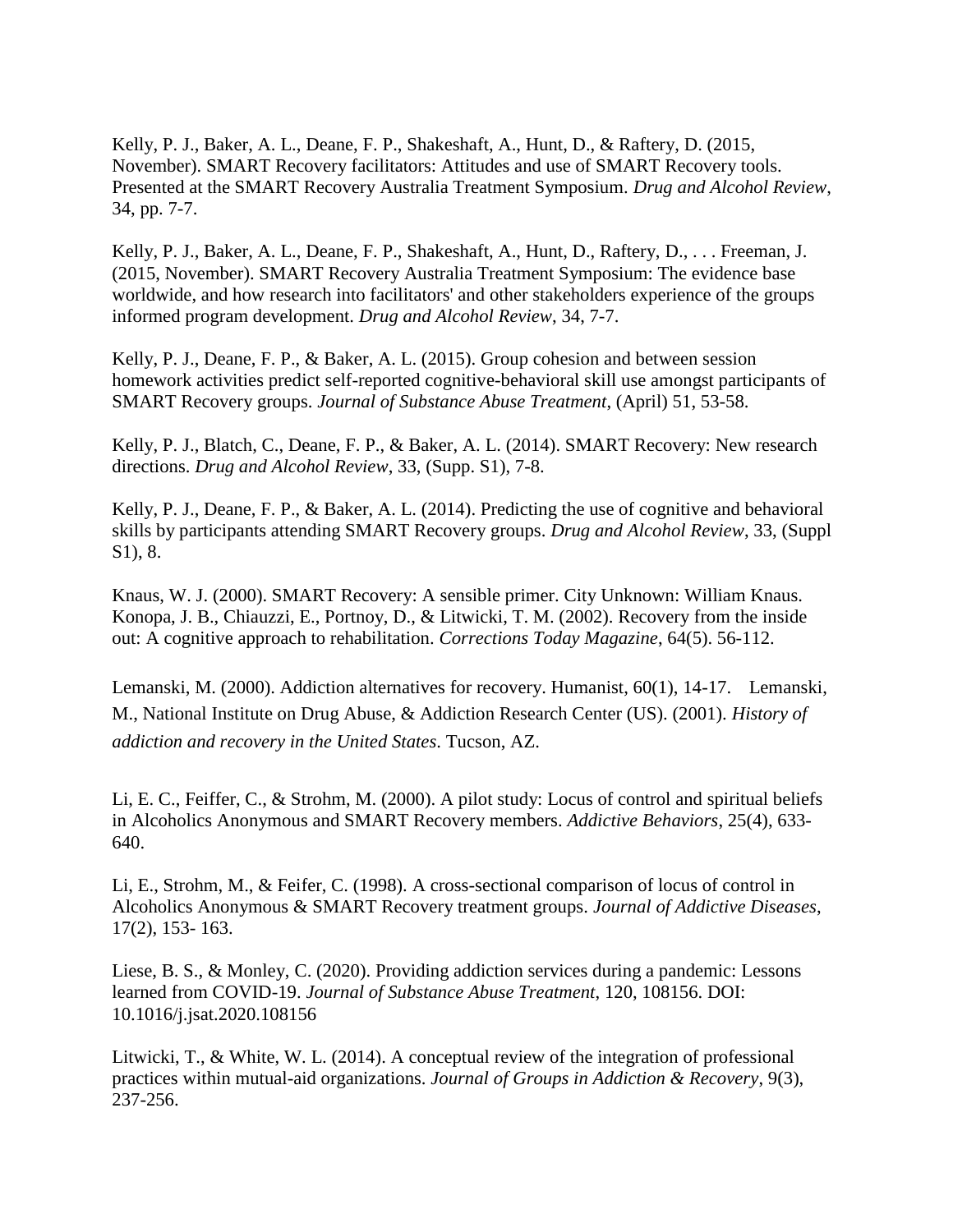McHale, S., & Ryan, S. (2015). Continuing care: Improving wellbeing. *Drug and Alcohol Review*, 34, 43-44.

Mendola, A. & Gibson, R.L. (2017). Addiction, 12-step programs, and evidentiary standards for ethically and clinically sound treatment recommendations: What should clinicians do? *AMA Journal of Ethics*, 18(6), 646-655.

Miller, P., O'Reilly, J., & Jarvis, M. (2010). News and notes. *Addiction*, 105(7), 1318-1321.

Mundy, J (2009). Selling the service. *Of Substance: The National Magazine on Alcohol, Tobacco and Other Drugs*, 7(1), 28-29.

Nowinski, J. (2003). Self-help groups. In J. L. Sorensen, R. A. Rawson, J. Guydish, & J. E. Zweben (Eds.), *Drug abuse treatment through collaboration: Practice and research partnerships that work* (pp. 55-70). Washington, DC: American Psychological Association.

Orr, A. D. (1996, August). SMART Recovery: A new approach to self-help. Epikrisis, p. 3.

O'Sullivan, D., Xiao, Y., & Watts, J. R. (2019). Recovery Capital and Quality of Life in Stable Recovery from Addiction. *Rehabilitation Counseling Bulletin,* 62 (4), pp. 209-221.

O'Sullivan, D., Watts, J. R., Xiao, Y., & Bates-Maves, J. (2016). Refusal self-efficacy among SMART Recovery members by affiliation length and meeting frequency. *Journal of Addictions & Offender Counseling*, 37(2), 87-101.

O'Sullivan, D., Blum, J.,Watts, J. R., Xiao, Y., & Bates-Maves, J. (2015). SMART Recovery: continuing care considerings for rehabilitation Councelors, *Rehabilitation Counceling Bulletin,* July 2015, vol. 58(4), 203.

Overstreet, E. (2014). Review of addiction and co-occurring disorders from a SMART Recovery perspective: A manual for group therapists. *Journal of Groups in Addiction & Recovery*, 9(1), 86-87.

Parkman, T. J. (2014). 'My actual mind and body is in a better place, I just feel better since coming here': recovery and mental wellbeing, *Advances in Dual Diagnosis*, 7(4), 194-204.

Parkman, T. J., Lloyd, C., & Splisbury, K. (2015, April-June). Self-help groups for alcohol dependency: A scoping review. *Journal of Groups in Addiction & Recovery*, 10(2), 102-124. doi: 10.1080/1556035X.2015.1034824.

Penn, P. E., Brooke, D., Brooks, A. J., Gallagher, S. M., & Barnard, A. D. (2016). Co-Occurring conditions clients and counselors compare 12-Step and SMART Recovery mutual help. *Journal of Groups in Addiction & Recovery*, 11(2), 76-92.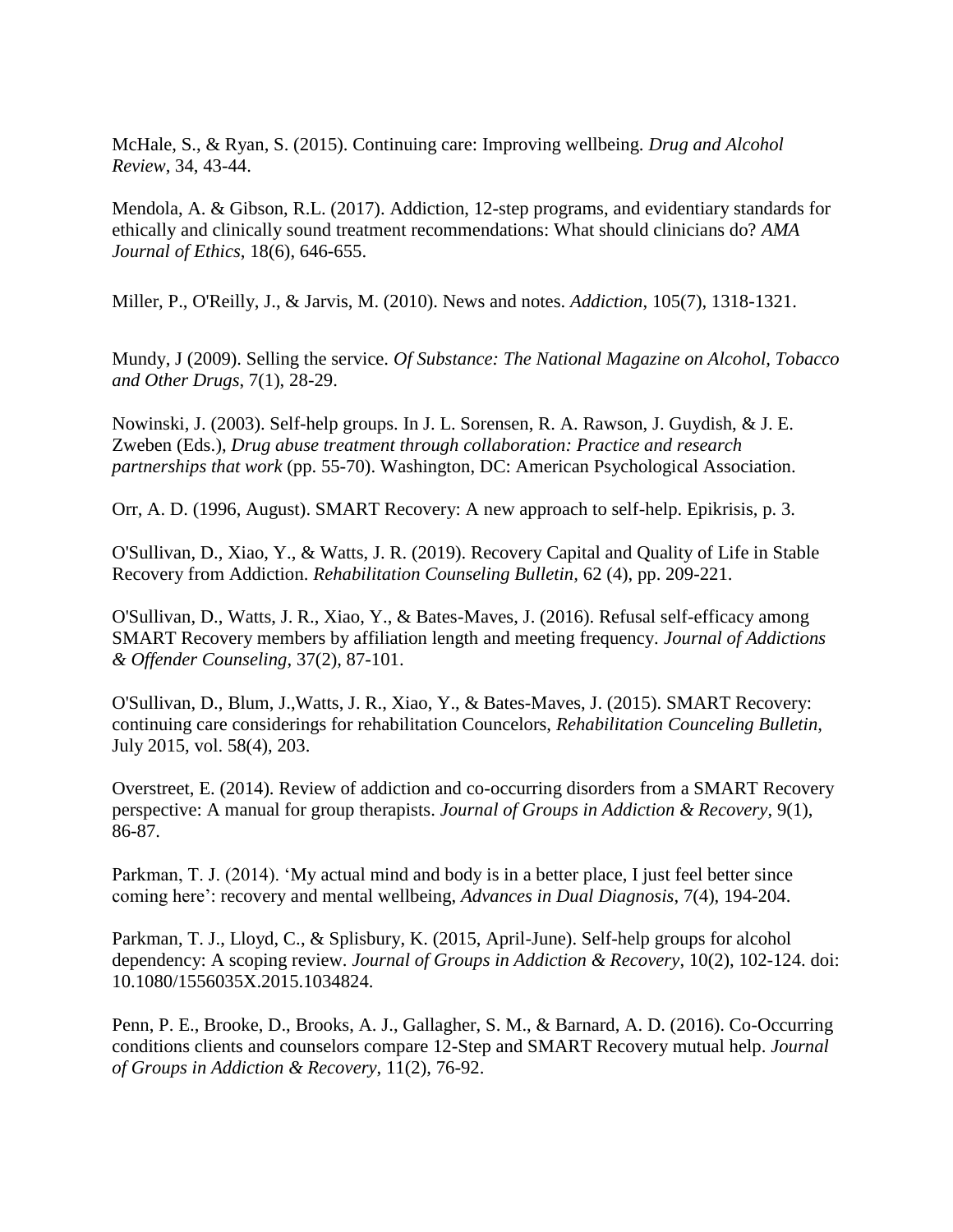Penn, P., Brooks, A. J., Gallagher, S. M., & Brooke, D. (2014). SMART Recovery®: An effective group method for co-occurring conditions in community treatment. *Drug and Alcohol Dependence*, 140, e173. doi:10.1016/j.drugalcdep.2014.02.486

Penn, P. E., & Brooks, A. J. (2000). Five years, twelve steps, and REBT in the treatment of dual diagnosis. *Journal of Rational-Emotive and Cognitive-Behavior Therapy*, 18(4), 197-208.

Raftery, D., Kelly, P.J., Deane, F.P., Baker, A.L., and Dingle, G. (in press 2020). With a little help from my friends: Cognitive-behavioural skill utilisation, social networks, and psychological distress in SMART Recovery group attendees. *Journal of Substance Use*, 25, 56-61.

Rooke, C., Jones, B., & Thomas, M. (2014). Involving service users in delivering alcohol addiction therapy. *Nursing Standard*, 28(42), 44-48.

Strohm, M. (2000). A pilot study: Locus of control and spiritual beliefs in Alcoholics Anonymous and SMART Recovery members. *Addictive Behaviors*, 25(4), 633-640.

Tavares, H. (2004). The Gambling and Other Impulse Control Disorders Outpatient Unit in Sao Paulo, Brazil: Integrating treatment and research. *Journal of Gambling Issues*, 11, pages unknown.

Velten, E. (1996). The rationality of Alcoholics Anonymous and the spirituality of rational emotive behavior therapy. *Journal of Humanistic Education & Development*, 35(2), 105-116.

Waite, L.V., Motivation and self-efficacy in alcoholics anonymous and SMART Recovery participants in recovery from alcohol use disorder, phd dissertation, Adler university, Chicago, June 11, 2018

Werner, M. (2015). Smart thinking: The humanist approach to addiction and our heritage in psychology. *The Humanist*, 75(3), 18-20.

White, W., & Nicolaus, M. (2005). Styles of secular recovery. *Counselor*, 6(4), 58-61.

White, W. L. (2004). Addiction recovery mutual aid groups: An enduring international phenomenon. *Addiction*, 99(5), 532-538.

Zemore, S.E. (2018). A longitudinal study of the comparative efficacy of Women for Sobriety, LifeRing, SMART Recovery, and 12-step groups for those with AUD, *Journal of Substance Abuse Treatment*, 88, pp. 18-26.

Zemore, S. E., Kaskutas, L. A., Mericle, A., & Hemberg, J. (2017). Comparison of 12-Step groups to mutual help alternatives for AUD in a large, national study: Differences in membership characteristics and group participation, cohesion, and satisfaction. *Journal of Substance Abuse Treatment*, 73, 16-26.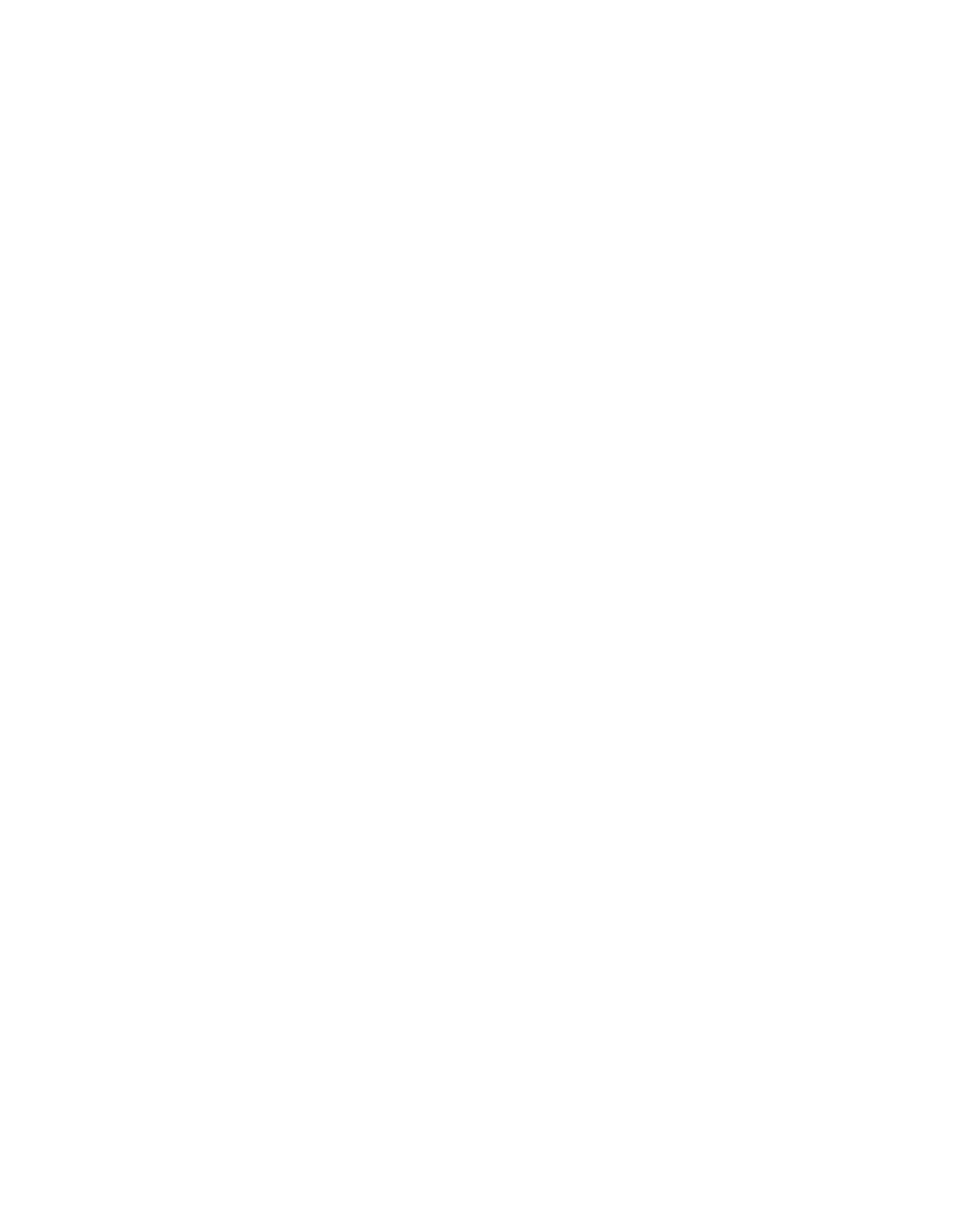## **Other Publications**

Aydin, E., Kevin, M., Xie Z. and Perry, V. (2011). Evaluation of the Getting SMART Program. Study One: Factors impacting on program completion, *Corporate Research Evaluation and Statistics, Corrective Services NSW*, RP Vol. 53 June, ISSN 0813 5800.

Aydin, E., Kevin, M., Xie, Z., & Perry, V. (2011). Evaluation of the getting SMART program. Study one: Factors impacting on program completion (Research Publication No. 53), *Corporate Research Evaluation and Statistics,* Sydney: NSW Department of Corrective Services.

Best, D., Albertson, K., Irving, J., Lightowlers, C., Mama-Rudd, A., & Chaggar, A. (2015). The UK Life in Recovery Survey 2015: The first national UK survey of addiction recovery experiences. Project Report. Sheffield, UK: Sheffield Hallam University, Helena Kennedy Centre for International Justice.

Campbell, W. P., IV. (2016). A new kind of therapeutic relationship: Exploring factors that influence the effectiveness of computer-delivered interventions for alcohol use disorders. (Doctoral dissertation, University of New Mexico). Retrieved from repository.unm.edu/handle/1928/31709

Carruthers, R. P. (2016). Addiction professionals and SMART Recovery: Discriminants between referring to and not referring to this twelve-step alternative program. Available from ProQuest Dissertations and Theses database. (UMI No. 10124831)

Crawford, M. (2016). An analysis of substance-abuse treatment programs: Comparing the efficacy of treatment between SMART Recovery and Alcoholics Anonymous at the duration of 30, 60, and 90 days on the SASSI-3. Available from ProQuest Dissertations and Theses database. (UMI No. 10117357)

Guarnotta, E. (2015). A comparison of abstinence and perceived self-efficacy for individuals attending SMART Recovery and Alcoholics Anonymous. Available from ProQuest Dissertations and Theses database. (UMI No. 3681156)

Henry-Edwards, S. (2009, March). Getting SMART: Enabling offenders in the NSW Department of Corrective Services to understand SMART Recovery. Symposium conducted at the Australian Institute of Criminology Conference, Making a Difference: Responding to Need in Developing, Implementing and Evaluating Correctional Programmes, Melbourne, Australia.

Kelly, P., (2017). SMART Recovery Australia: A National Survey of Participants, Conference paper delivered at the Annual Scientific Alcohol and Drug Conference, 12-15 November 2017, Melbourne, Australia.

Kevin, M. (2011). Corrections Treatment Outcome Study (CTOS) on offenders in drug treatment: Results from the Drug Summit demand reduction residential programs. (Research Bulletin No. 31). Sydney, Australia: Corrective Services NSW, Corporate Research, Evaluation & Statistics.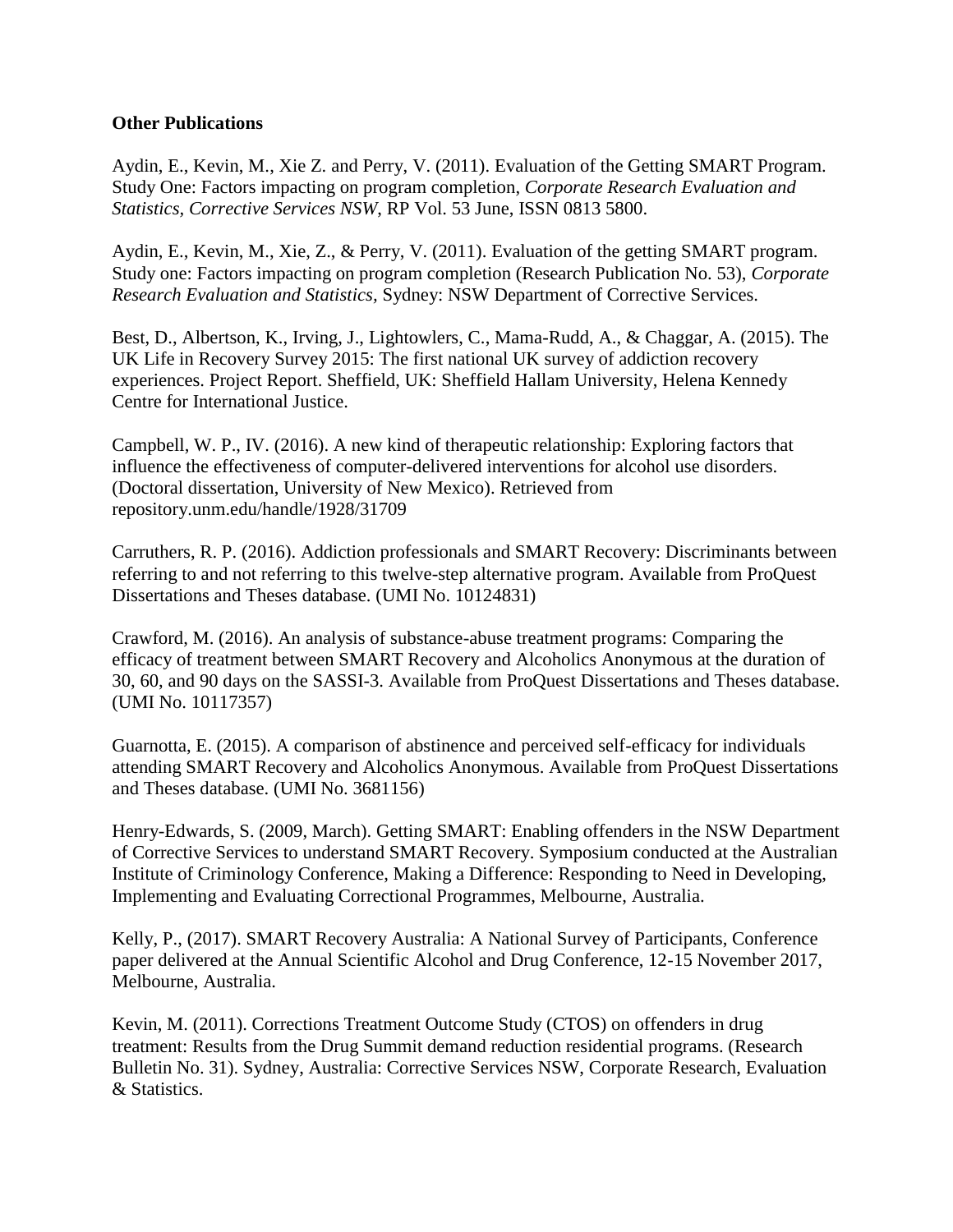MacGregor, S., & Herring, R. (2010). The Alcohol Concern SMART Recovery Pilot Project final evaluation Report. London, UK: Middlesex University Drug and Alcohol Research Group. Accessed March 13, 2014 at http://www.alcohollearningcentre.org.uk/\_library/Alcohol\_Concern\_SMART\_Project\_-\_Final\_Evaluation\_Report\_2010.pdf

Powis, B., Walton, C., & Randhawa, K. (2014). Drug Recovery Wings set up, delivery and lessons learned: Process study of First Tranche DRW Pilot Sites. UK: Ministry of Justice Analytical Series. National Offender Management Service. Operational Services and Interventions Group.

Ross, F. (n.d.). Recovery and change from offending behavior using a recovery management model under a recovery-oriented systems of care. Personal submission to the Prison's Commission, Government of Scotland.

Silva, J. A. (2012). A proposal for a compassion-based recovery program for chemical dependence (Unpublished doctoral dissertation, University of Texas at Austin, 2012).

Stidham, A. (2013). A review of the Matrix Model of Intensive Outpatient Treatment, SMART Recovery Program, and Alcoholics Anonymous (Unpublished doctoral dissertation, Pennsylvania State University, 2013).

Trumble, R. G. (2015). Comparison of drinking-related locus of control in Alcoholics Anonymous members and SMART Recovery participants. (Unpublished doctoral dissertation, The University of the Rockies, 2015).

Waite, L.V., Motivation and self-efficacy in alcoholics anonymous and SMART Recovery participants in recovery from alcohol use disorder, dissertation submitted to the faculty of Adler university, 2018.

White, W. (2013). SMART Recovery: An interview with Tom Litwicki, M.Ed., LISAC. Posted at [www.williamwhitepapers.com](http://www.williamwhitepapers.com/)

White, W. (2013). The history of SMART Recovery in the UK: An interview with Richard Phillips. Posted at [www.williamwhitepapers.com](http://www.williamwhitepapers.com/)

White, W. (2012). The history of SMART Recovery: An interview with Joe Gerstein, M.D. Posted at [www.williamwhitepapers.com](http://www.williamwhitepapers.com/)

White, W. (2012). The history of SMART Recovery: An interview with Tom Horvath, PhD. Posted at www.williamwhitepaperws.com and [www.facesandvoicesofrecovery.org](http://www.facesandvoicesofrecovery.org/)

Zemore, S. E. (2016, June). Is AA Best?: Comparing the nature and effectiveness of 12-Step groups to Women for Sobriety, LifeRing, and SMART Recovery in a large, national study. Paper presentation, annual convention of the Research Society on Alcoholism, New Orleans, LA.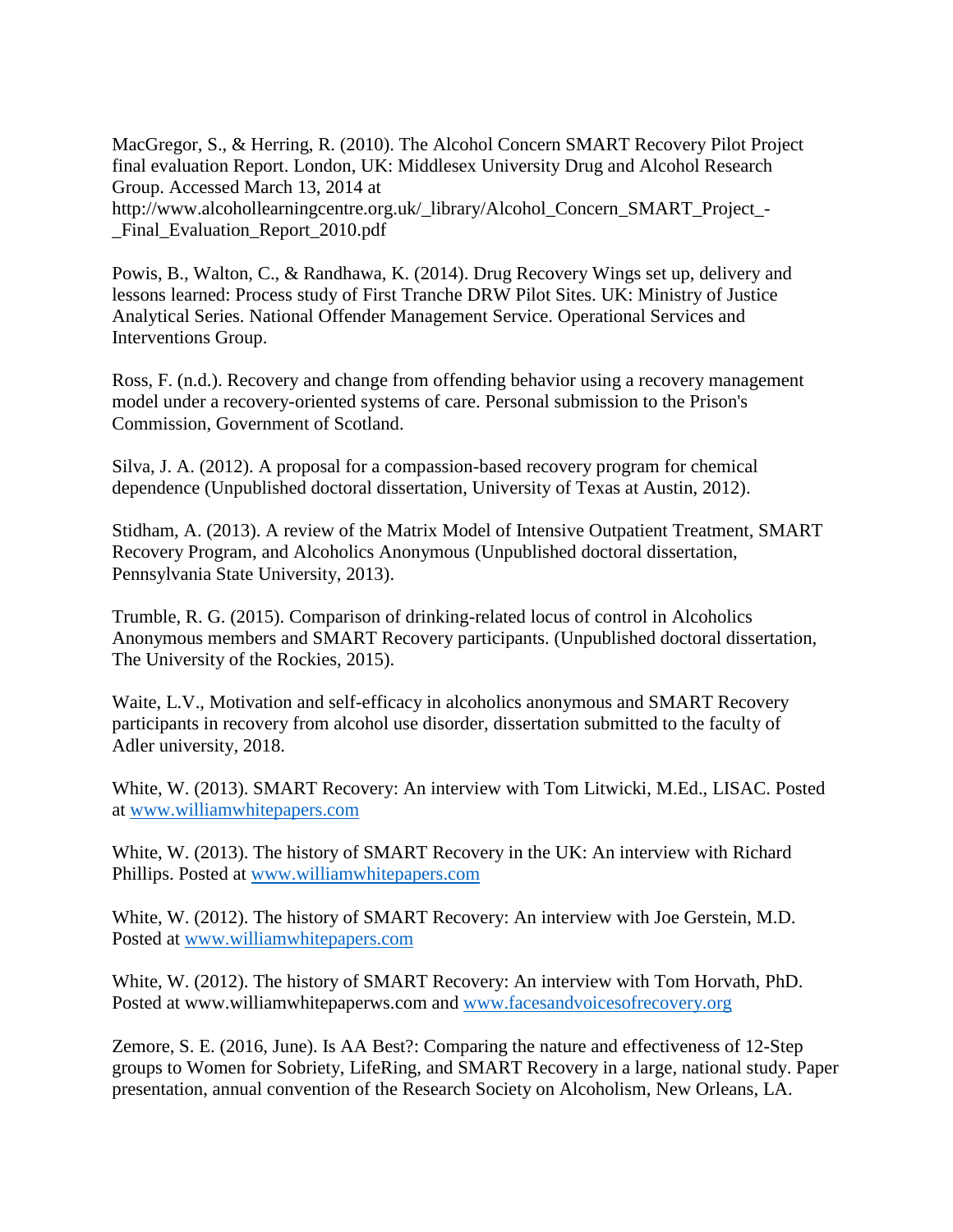## **SMART IP**

Adamson, D. M., & Ahmed, A. G. (2011). *Addiction and co-occurring disorders from a SMART Recovery perspective: A manual for group therapists*. Mentor, OH: SMART Recovery.

Alcohol and Drug Abuse Self-Help Network Inc. (2005). *SMART for Life.* Mentor, OH: SMART Recovery, USA.

Alcohol and Drug Abuse Self-Help Network Inc. (2011). *Motivational Guide and Workbook for Recovering Healthcare Professionals*. Mentor, OH: SMART Recovery, USA.

Allen, R. A. (Ed.). (2015). *SMART Recovery family & friends handbook*. Mentor, OH: SMART Recovery, U.S.A.

Allwood, S., & White, W. (2011). A chronology of SMART Recovery®. Posted at [www.williamwhitepapers.com](http://www.williamwhitepapers.com/)

Anderson, K., & Petrolito, L. (2013). KL Design SMART Recovery 4-Point Program eGuide Project documentation. *Graduate Annual*, 1, Article 4. Available at: <http://digitalcommons.lasalle.edu/graduateannual/vol1/iss1/4>

Hardin, R. (Ed.), Abbott, W., Braastad, J., Frahm, J., Lindel, R., Phillips, R., & Steinberger, H. (2013). *SMART Recovery Handbook* (third edition). Mentor, OH: Alcohol & Drug Abuse Self-Help Network, Inc. dba SMART Recovery, U.S.A.

Horvath, T. A. (2013). 'SMART Recovery—self help for substance abuse and addiction.' Retrieved December 2013 from smartrecovery.org website at [http://blog](http://blog/)

Horvath, T. A. (2006). Substitute addictions (Presidents letter). *Smart Recovery News & Views*, page unknown.

Horvath, T. A. (2004/1998). *Sex, Drugs, Gambling and Chocolate, A Workbook for Overcoming Addictions,* second edition, Impact, California.

Horvath, T. (1996). Is SMART as effective as AA? *SMART Recovery: News and Views*, 1-2.

Horvath, A. T. & Bishop, F. M. (eds.) (1996). *S.M.A.R.T. Recovery Coordinator's Manual*. Beechwood, OH: SMART Recovery, U.S.A.

Horvath, A. T. & Bishop, F.M. (eds.) (1996). *S.M.A.R.T. Recovery Member's Manual*. Beechwood, OH: SMART Recovery, U.S.A.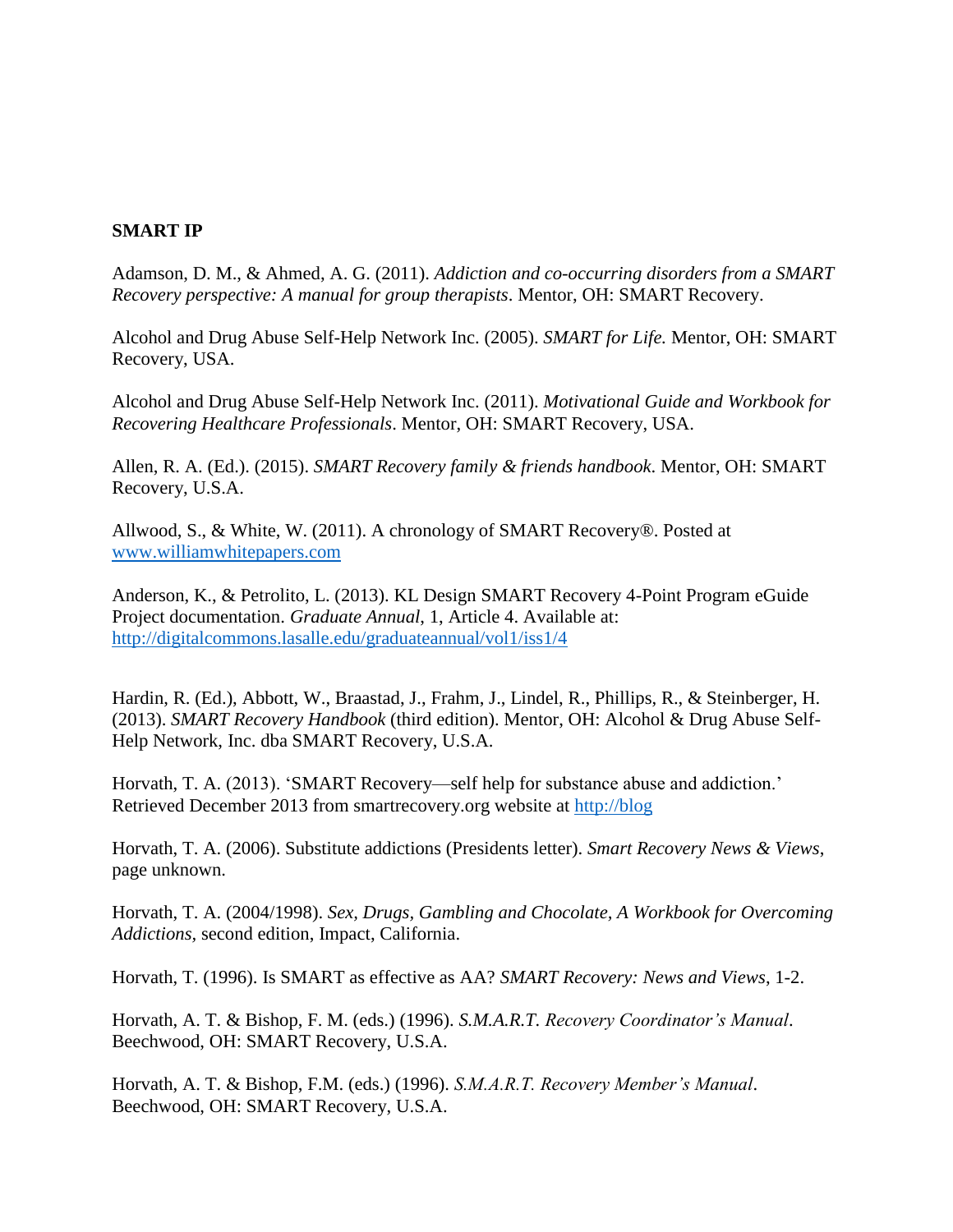*InsideOut, SMART Recover Correctional Program* (2004). Originally published by Inflexxion, Inc., Newton,MA. Copyright now owned by SMART Recovery, Mentor, OH. Funded by NIDA. Consists of Facilitator Manual (244 pp.), Participant Manual (114 pp.) [Also available in Spanish: Dentro Y Fuera]; Male and/or Female Videos and a Facilitator video. (Registered Trademark, Serial Number: [85353962,](http://tmsearch.uspto.gov/bin/showfield?f=doc&state=4810:y72wzh.2.8) Registration Number: [4124744\)](http://tmsearch.uspto.gov/bin/showfield?f=doc&state=4810:y72wzh.2.8)

Knaus, W. (2000/1997). *SMART Recovery: A sensible primer*, Mentor, OH: SMART Recovery, U.S.A.

MacGregor, S. and Herring, R. 2010. The alcohol concern SMART Recovery pilot project final evaluation report., London, UK: Middlesex University Drug and Alcohol Research Group.

SMART Recovery Australia, *Be SMART Family and Friends Handbook, 2nd Edition*. (2017). SMART Recovery, Australia, Ltd. Sydney, Australia

NSW Department of Correctional Services and SMART Recovery Australia, (2013). *Getting SMART Program, Facilitator Manual*. Offender Services and Programs Branch, Corrective Services New South Wales. Sydney, Australia.

SMART Recovery Australia, (2017). *Be SMART, Self Management and Recovery Training for Family and Friends, Facilitator Handbook,* SMART Recovery, Australia, Ltd. Sydney, Australia.

SMART Recovery Australia, (2016). *Participants' Manual*. SMART Recovery, Australia, Ltd. Sydney, Australia

SMART Recovery Australia, (2015). *Facilitator Training Manual*. SMART Recovery, Australia, Ltd. Sydney, Australia.

SMART Recovery Australia, (2014). *Aboriginal and Torres Strait Islander Handbook - Information and Tools to Help with Harmful Habits and Behaviours*. SMART Recovery, Australia, Ltd. Sydney, Australia.

SMART Recovery Australia, (2010). *Be SMART, Family and Carers Programme, Facilitator Manual,* SMART Recovery, Australia, Ltd. Sydney, Australia

SMART Recovery Australia, (2009). *Teen and Youth Handbook (1st edition),* SMART Recovery, Australia, Ltd. Sydney, Australia

SMART Recovery UK, (2013). *Family and Friends Handbook for People Affected by the Addictive Behaviour of a Loved One*, Spring 2013.

*SMART Recovery Facilitator's Manual*, 2nd edition (2015). SMART Recovery, U.S.A.

*SMART Recovery Teen and Youth Handbook*, 2nd edition (2013). SMART Recovery, U.S.A.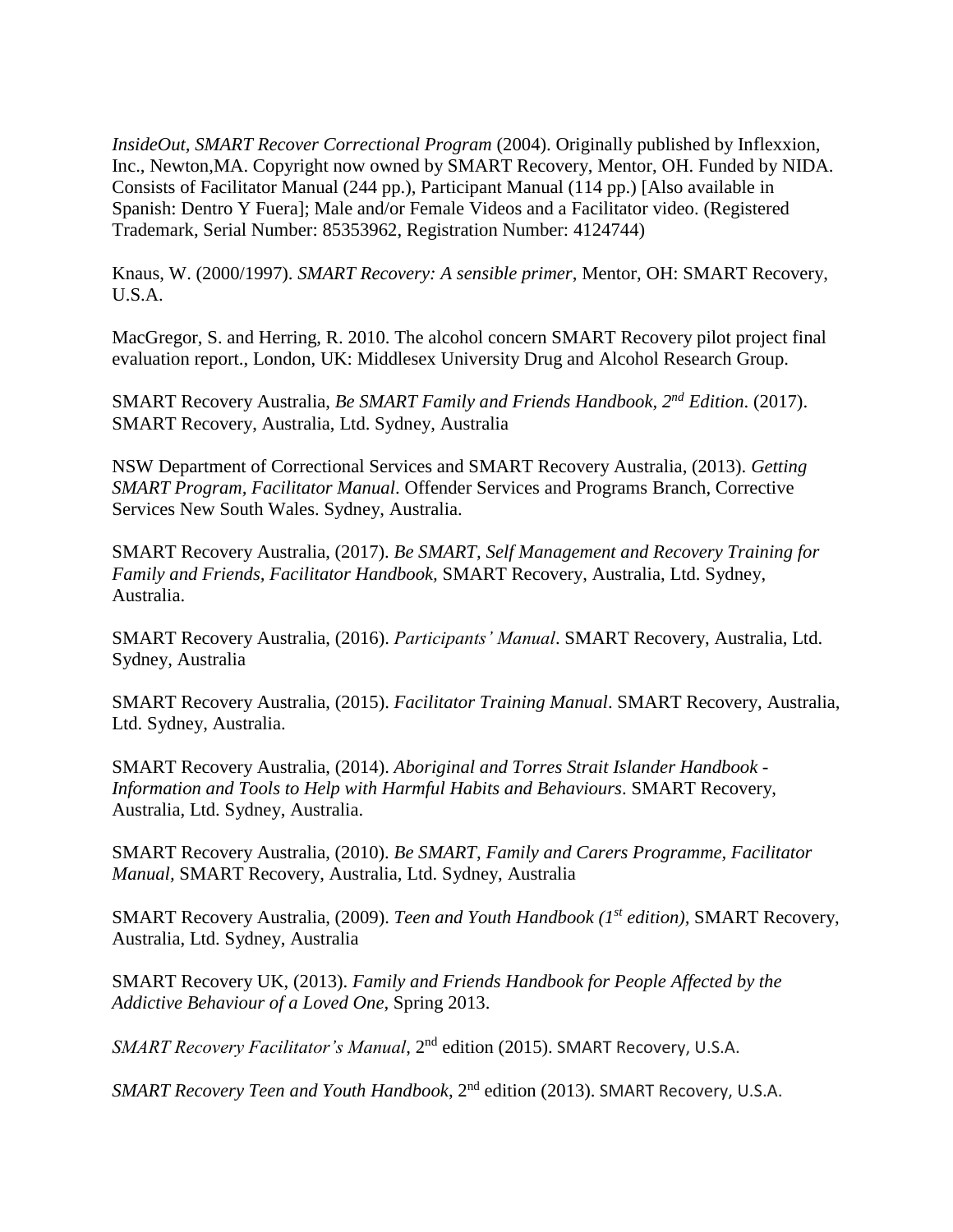*SMART Recovery Family and Friends Facilitator's Manual* (2012). SMART Recovery, U.S.A.

*SMART Recovery Family and Friends Handbook* (2012). SMART Recovery, Mentor, OH, U.S.A.

SMART Recovery. (2012). *Introduction to SMART Recovery.* SMART Recovery. Mentor, OH, U.S.A.

*SMART Recovery Activities Scale (SRAS)* (2011). SMART Recovery, Mentor, OH, U.S.A.

*SMART Recovery Teen Handbook* (2006). SMART Recovery, Mentor, OH, U.S.A.

SMART Recovery. *Self-management and recovery training*. (2006). SMART Recovery. Mentor, OH, U.S.A.

*SMART Recovery: Who We Are* (2005). SMART Recovery, Mentor, OH, U.S.A.

*[SMART Recovery](http://tmsearch.uspto.gov/bin/showfield?f=doc&state=4810:y72wzh.2.12) 4-Point Program* (2005). SMART Recovery, Mentor, OH, U.S.A.

*SMART Recovery Handbook* (2004). SMART Recovery, Mentor, OH, U.S.A.

*SMART Recovery News and Views: Bringing Science and Reason to Self-Help with Substance Abuse* (1999). SMART Recovery, Mentor, OH, U.S.A.

SMART Recovery News and Views: Bringing Science and Reason to Self-Help with Substance Abuse (1998). SMART Recovery, Mentor, OH, U.S.A.

SMART Recovery (1996). *Self Management and Recovery Training: Member's Manual,* SMART Recovery, Mentor, OH, U.S.A.

SMART Recovery. (1996). *Coordinator's Manual*, SMART Recovery, Mentor, OH, U.S.A.

SMART Recovery. (1996). *Member's Manual*, SMART Recovery. Mentor, OH, U.S.A.

SMART Recovery, (2009). *Other AA alternatives see gradual interest among SA agencies*, March 16.

Steinberger, Henry, Ed. *SMART Recovery Handbook* (2004 &2007), 2nd Ed. Translations into German, Spanish, Portuguese, Danish, Swedish, Arabic, Farsi, Mandarin Chinese, Vietnamese. SMART Recovery, Mentor, OH, U.S.A.